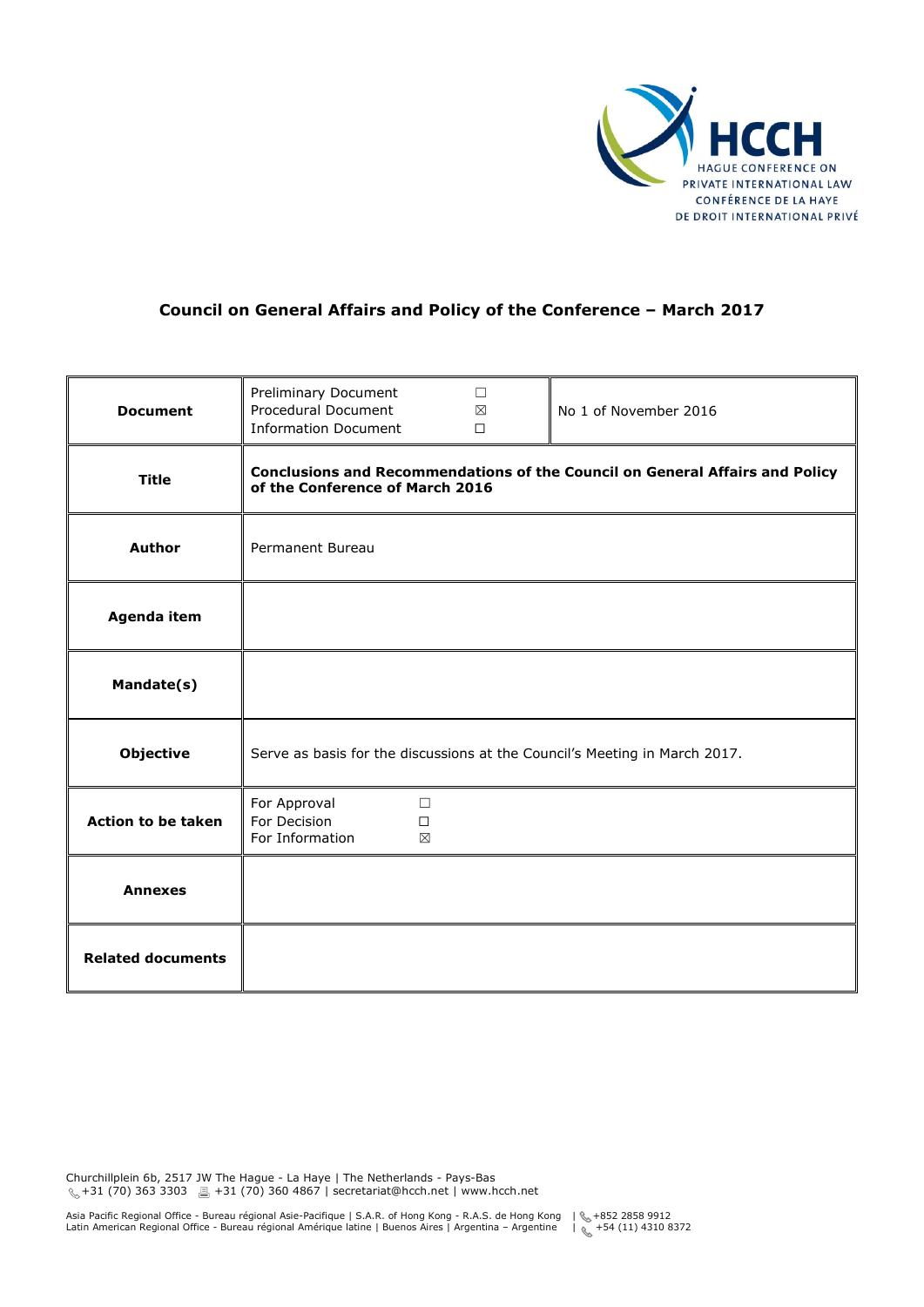#### **CONCLUSIONS & RECOMMENDATIONS**

## **ADOPTED BY THE COUNCIL**

1. From 15 to 17 March 2016, 219 participants took part in the Council on General Affairs and Policy of the Conference, representing 69 Members, two candidate States and observers from [1](#page-1-0)2 IGO / NGOs.<sup>1</sup>

## *Ceremonies for admittance of new Members and accessions to Hague Conventions*

- 2. The Council witnessed:
	- a) the deposit of the instrument of acceptance of the Statute by the Republic of Moldova, and warmly welcomed this State as the  $81<sup>st</sup>$  Member of the Hague Conference;
	- b) the proposal by the Government of the Netherlands to admit the Republic of Kazakhstan as a Member of the Hague Conference and the opening of the six-month voting procedure by the Secretary General;
	- c) the deposit by Costa Rica of the instruments of accession to the
		- i. *Convention of 15 November 1965 on the Service Abroad of Judicial and Extrajudicial Documents in Civil and Commercial Matters* (becoming the 70th Contracting State);
		- ii. *Convention of 25 October 1980 on International Access to Justice* (becoming the 28<sup>th</sup> Contracting State); and
		- iii. *Convention of 18 March 1970 on the Taking of Evidence Abroad in Civil or Commercial Matters* (becoming the 59th Contracting State);
	- d) the deposit by the Philippines of the instrument of accession to the *Convention of 25 October 1980 on the Civil Aspects of International Child Abduction* (becoming the 94<sup>th</sup> Contracting State).
	- e) the deposit by Viet Nam of the instrument of accession to the *Convention of 15 November 1965 on the Service Abroad of Judicial and Extrajudicial Documents in Civil and Commercial Matters* (becoming the 71<sup>st</sup> Contracting State).

## *Election of a Vice-Chair of the Council*

<u>.</u>

3. Upon the proposal of the Chair, the Council elected and warmly welcomed Mr Andrew Walter of Australia as Vice-Chair of the Council.

<span id="page-1-0"></span> $1$  These included the following Members of the Hague Conference on Private International Law: Albania, Andorra (Principality of), Argentina, Australia, Austria, Azerbaijan, Belarus, Belgium, Brazil, Bulgaria, Canada, Chile, China (People's Republic of), Costa Rica, Croatia, Cyprus, Czech Republic, Denmark, Ecuador, European Union, Finland, France, Georgia, Germany, Greece, Hungary, India, Ireland, Israel, Italy, Japan, Korea (Republic of), Latvia, Lithuania, Luxembourg, Malaysia, Malta, Mexico, Moldova (Republic of), Monaco, Morocco, Norway, Netherlands, New Zealand, Panama, Peru, Philippines, Poland, Portugal, Romania, Russian Federation, Serbia, Singapore, Slovakia, Slovenia, South Africa, Spain, Sri Lanka, Sweden, Switzerland, The former Yugoslav Republic of Macedonia, Tunisia, Turkey, Ukraine, United Kingdom of Great Britain and Northern Ireland, United States of America, Venezuela, Viet Nam and Zambia; the following candidate States: Kazakhstan (Republic of) and Saudi Arabia; and the following interested international organisations: United Nations Commission on International Trade Law (UNCITRAL), Institute of International Law (IIL), International Institute for the Unification of Private Law (UNIDROIT), Organization for the Harmonization in Africa of Business Law (OHADA), World Intellectual Property Organization (WIPO), American Association of Private International Law (ASADIP), International Bar Association (IBA), International Swaps and Derivatives Association (ISDA), International Association of Lawyers (UIA), International Union of Judicial Officers (UIHJ), International Association of Judges (IAJ) and the International Union of Latin Notaries (UINL).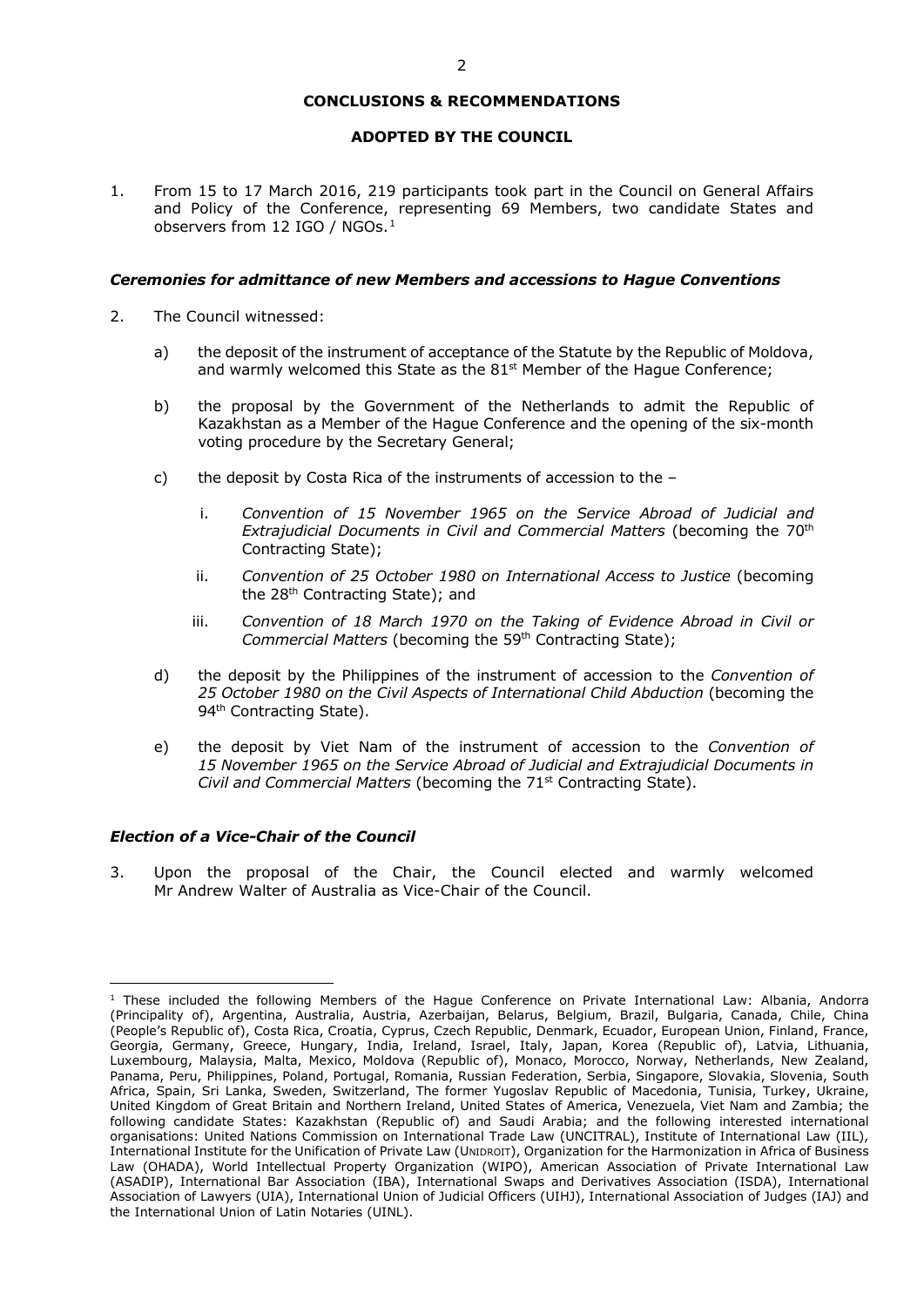#### *New ratifications / accessions: role of the Depositary and the Permanent Bureau*

4. The Council took note of the different views expressed on the subject matter. It recalled the relevance of the Vienna Convention of 1969 on the Law of Treaties, in particular its Articles 76(2) and 77 on the functions of depositories, and the provisions and requirements of the relevant Hague Convention. When, following the deposit of an instrument of ratification, approval, or accession, the Depositary subsequently receives an objection from a Contracting State, including based on the issue of statehood, the Depositary brings the matter to the attention of all Contracting States to the Convention concerned.

# *Universality of the Organisation – Status of its regional presence*

- 5. The Council confirmed the Hague Conference's pursuit of universality as a central tenet of the Organisation's operational strategy.
- 6. Against this background, the Council welcomed the Reports of the Regional Offices and recognised the excellent services they have provided in the Hague Conference's efforts to pursue universality.
- 7. Following the positive assessment of the Asia Pacific Regional Office in Hong Kong SAR, the Council endorsed the continued operation of the Office.

#### *Governance of the Organisation*

- 8. The Council welcomed the Permanent Bureau's initiatives to improve its operations and the overall governance of the Organisation. In particular, it welcomed the Report concerning the Resource Allocation at the Permanent Bureau.
- 9. The Council welcomed the entry into force of the new Financial Regulations on 1 January 2016, and expressed its satisfaction with the role it has received under the new Regulations.
- 10. The Council noted the progress made in relation to the development of the Personnel Rules of the Organisation, and noted with satisfaction that the Working Group will continue its work.

#### *Work relating to possible new instruments*

#### **Judgments Project**

- 11. The Council welcomed the completion by the Working Group on the Judgments Project of a Proposed Draft Text, as set out in the report of the meeting of the Working Group of November 2015.
- 12. The Council decided to set up a Special Commission to prepare a draft Convention and instructed the Secretary General to convene the first meeting in June 2016 (and tentatively a second meeting in February 2017). The Council tasked the Permanent Bureau with the preparation of a note for the attention of the Special Commission, providing background to the Proposed Draft Text and identifying outstanding issues.
- 13. The Council endorsed the recommendation of the Working Group that matters relating to direct jurisdiction (including exorbitant grounds and *lis pendens* / declining jurisdiction) should be put for consideration to the Experts' Group of the Judgments Project with a view to preparing an additional instrument. The Experts' Group will be convened soon after the Special Commission has drawn up a draft Convention.
- 14. The Council confirmed that this is a priority project for the Conference.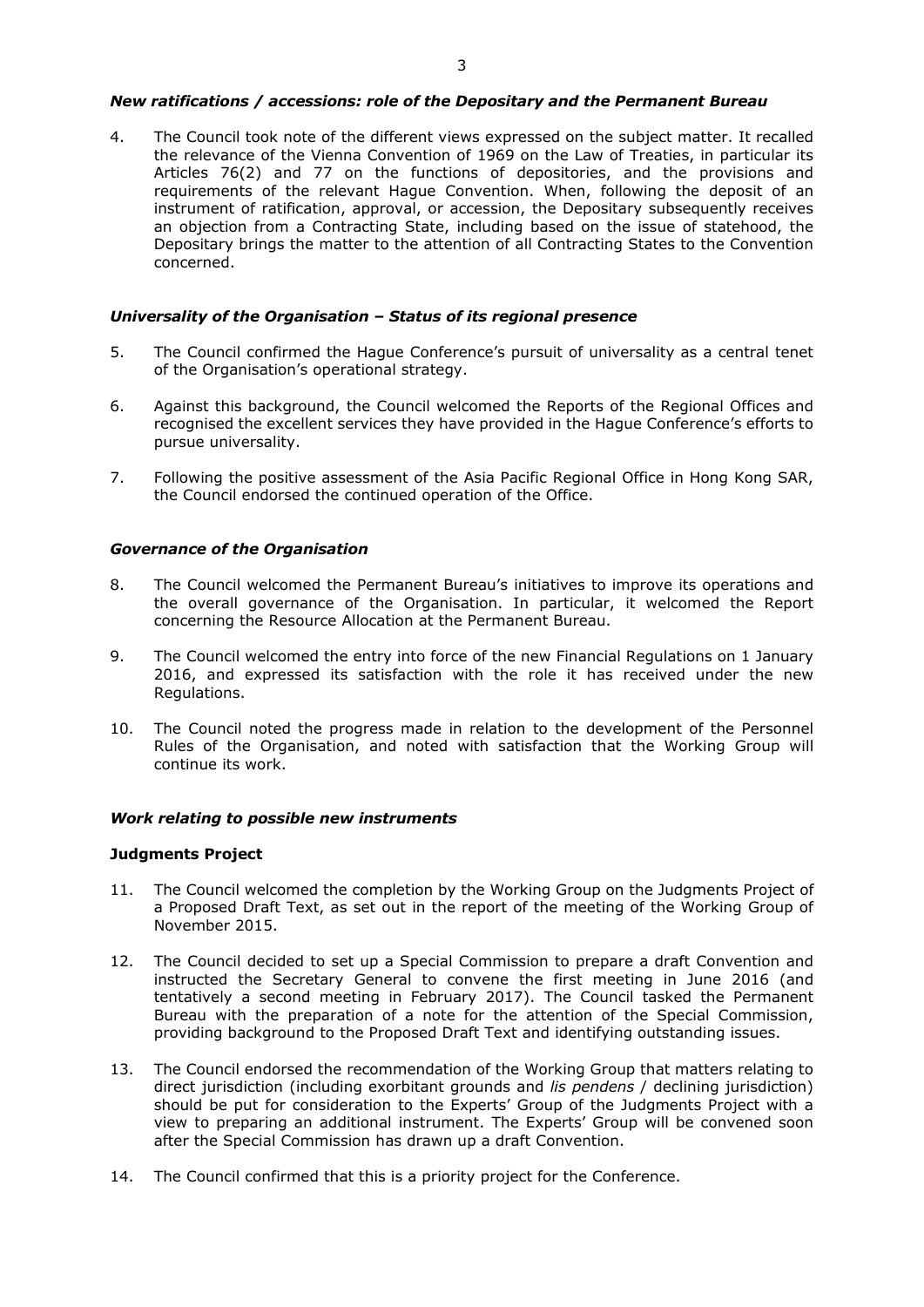## **Private international law issues surrounding the status of children, including issues arising from international surrogacy arrangements (Parentage / Surrogacy Project)**

15. The Council welcomed the Report of the Experts' Group on Parentage / Surrogacy. Noting the progress made at the Group's first meeting, the Council invited the Group to continue its work in accordance with its mandate of 2015, and requested the Permanent Bureau to convene a second meeting of the Group before the next meeting of the Council. The consideration of the feasibility should focus primarily on recognition. The Group will report to the Council in 2017.

## **Cross-border recognition and enforcement of agreements reached in the course of family matters involving children**

- 16. The Council welcomed the Report of the second Experts' Group meeting on cross-border recognition and enforcement of agreements in family matters involving children.
- 17. The Council decided to mandate the Permanent Bureau to develop a non-binding "navigation tool" to provide best practices on how an agreement made in the area of family law involving children can be recognised and enforced in a foreign State under the 1980, 1996 and 2007 Hague Conventions. The work shall be carried out in consultation with members of the Experts' Group; if necessary, a meeting of the Group may be convened.
- 18. The need for and feasibility of developing a binding instrument in this field will be revisited by Council in 2017, based on further information which will result from the work on the navigation tool.

## **Co-operation in respect of protection of tourists and visitors abroad**

19. The Council welcomed the readiness of the Government of Brazil to fund the hiring of an expert to the Permanent Bureau, for the purpose of conducting a study on the desirability and feasibility of further work in this area, taking into account, *inter alia*, the compatibility of the topic with the mandate of the Hague Conference and work conducted in other fora. Upon receipt of the funds, the Permanent Bureau will organise the hiring of the expert. The Permanent Bureau will report to Council in 2017.

## **Use of video-link and other modern technologies in the taking of evidence abroad**

20. The Council welcomed the report of the Experts' Group and endorsed the formation of a small sub-group, suitable for developing and drafting a Guide to Good Practice, including detailed country profiles, and, to the extent thought appropriate by the sub-group, soft law instruments such as model rules and model practice notes (for courts), as well as model legislative guides for submission to the Experts' Group. The Permanent Bureau will report to Council in 2017 as to the progress made by the Experts' Group.

## **Recognition and enforcement of foreign civil protection orders**

21. The Council welcomed the oral update provided by the Permanent Bureau. The Council invited the Permanent Bureau, subject to available resources, to continue exploratory work on this topic and to prepare a short note to the Council in 2017.

## **Cohabitation outside marriage**

22. The Council welcomed the oral update on the progress made on the preparation of a questionnaire relating to cohabitation outside marriage, including registered partnerships. As decided by the Council in 2015, the Permanent Bureau will present a report to the Council in 2017.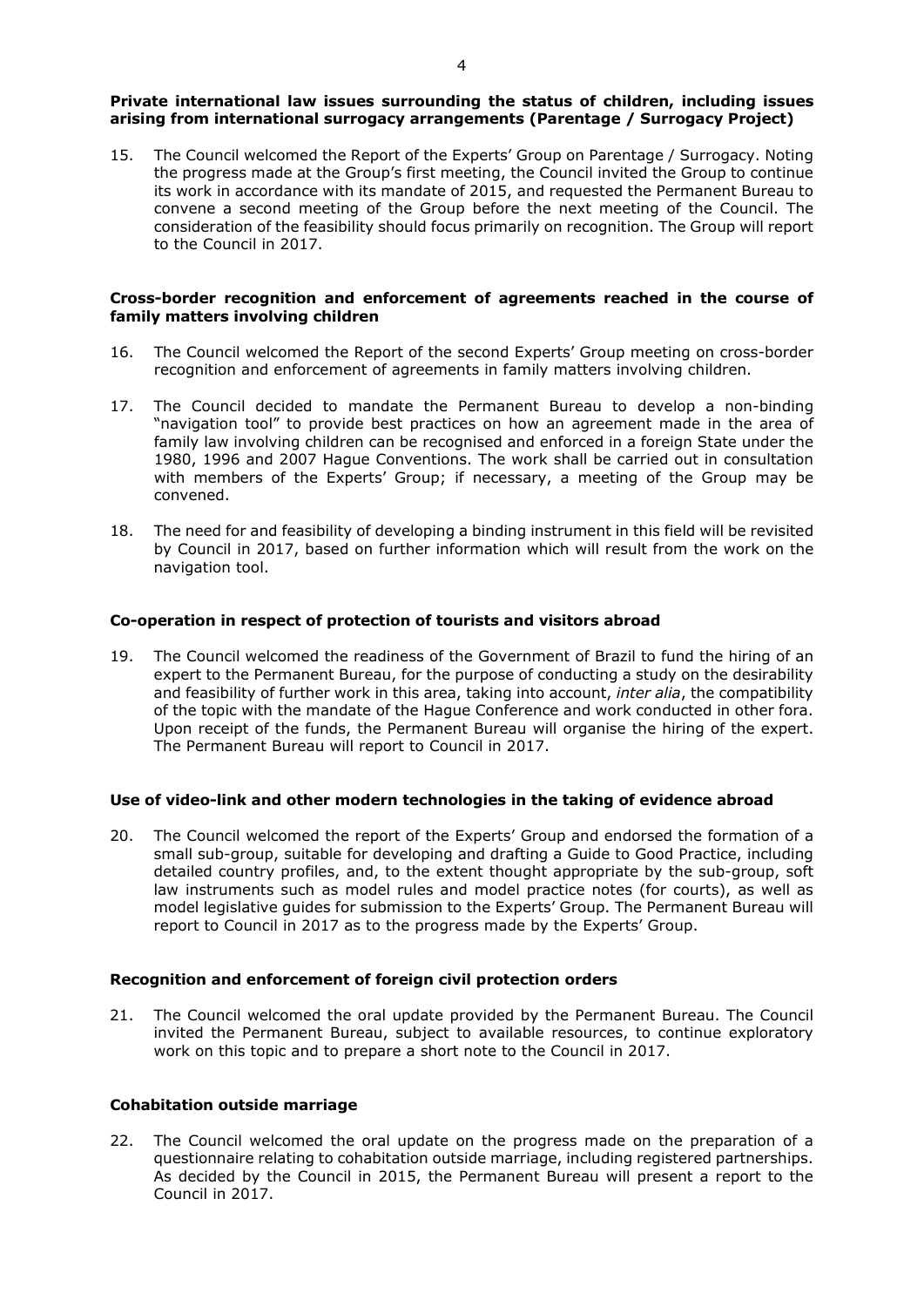## **Joint proposal of the Secretariats of UNCITRAL, Unidroit and the HCCH for co-operation in the area of international commercial contract law (with a focus on sales)**

23. The Council welcomed the proposal submitted by the Secretariats of the HCCH, UNIDROIT and UNCITRAL. The Council directed the Permanent Bureau to co-operate with the Secretariats of UNCITRAL and UNIDROIT in preparing an explanatory text in the area of international commercial contract law (with a focus on sales). The Permanent Bureau will report to Council in 2017 on progress made. In welcoming the proposal, Council noted that the envisaged costs for the Hague Conference relating to this co-operation are minimal.

## **Proposal of WIPO on the development of a resource tool addressing the intersection between private international law and intellectual property law**

24. The Council welcomed the proposal submitted by WIPO of developing a resource tool addressing the intersection between private international law and intellectual property law, in co-operation with the Hague Conference. The Council directed the Permanent Bureau to assist in this project. Members were invited to provide the Permanent Bureau with suggestions regarding experts or issues to be considered. The Permanent Bureau will report to Council in 2017 on progress made. In welcoming the proposal, Council noted that the envisaged costs for the Hague Conference relating to this co-operation are minimal.

# *Post-Convention activities*

*1980 Child Abduction and 1996 Child Protection Conventions*

- 25. The Council welcomed plans to convene a meeting of the Special Commission on the practical operation of the 1980 Child Abduction and the 1996 Child Protection Conventions, tentatively scheduled to be held in October 2017.
- 26. The Council welcomed the progress of the Working Group in developing a Guide to Good Practice on the interpretation and application of Article 13(1)(b) of the 1980 Child Abduction Convention, and invited the Group to continue its work. The Permanent Bureau will report to Council in 2017 on progress made.
- 27. The Council welcomed the plans to hold a fourth Meeting of the Malta Process (Malta IV), to be held in May 2016 in Valletta, Malta.
- 28. The Council welcomed the report of the Working Party on Mediation in the context of the Malta Process, as presented on behalf of the co-Chair, Mr William R. Crosbie of Canada. The Council welcomed the engagement by the members of the Working Party and agreed that the Working Party continue its work on the implementation of mediation structures and the establishment of Central Contact Points, with the expectation of a further report to the Council in 2017.

## *2007 Child Support Convention*

29. The Council directed the Permanent Bureau to consult the members of the former Forms Working Group under the 2007 Child Support Convention on a new recommended form for specific measures with a view to finalising and publishing it.

## *1993 Intercountry Adoption Convention*

30. The Council noted the Conclusions & Recommendations of the Special Commission on the practical operation of the 1993 Intercountry Adoption Convention held in June 2015, and mandated the Permanent Bureau to continue its work as set out in Preliminary Document No 4A.